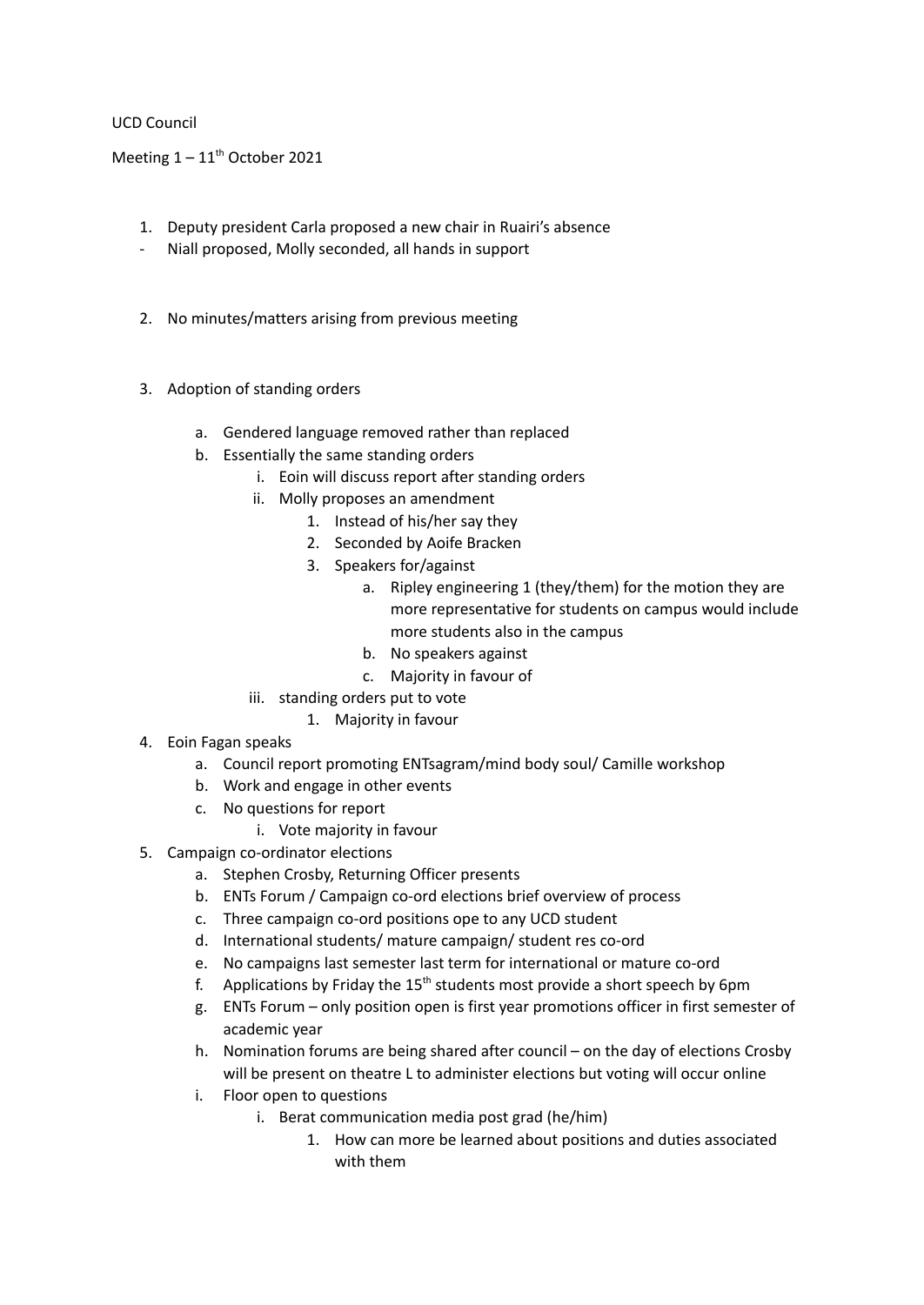- a. All forum job requirements and responsibilities are available on UCDSU website
- b. Only allowed to hold one position if you are a current class rep you must void class rep seats
- 2. Business college officer elected every year with other exec officers, no contestations last year, byelection also empty seat next election is at the councils discretion if council wants to pick from their members they can do so however a by-election attempt can be made
- 3. Decision will be made by council and Crosby will be informed
- 4. Questions put to the floor no questions
- 6. Forum elections
	- a. None but information will be distributed afterwards
	- b. Same for campaign co-ord
- 7. No motions on notice
- 8. Items for discussion moved to after reports
- 9. Items for noting none
- 10. Items of approval none

#### REPORTS

Ents discussed first

Emma Gregg- Promotions Officer (she/her)

- 1. Meetings, 3-25 to 7461
- 2. Helped run workshops and events, good engagement
- 3. Organisation of self-defence workshops and further engagement from students, ENTS cards still available at the SU Office
- 4. Floor opened to questions
	- a. No questions aked
- 5. Put to vote
	- a. Majority approval

Aine Nangle Productions Officer 2<sup>nd</sup> year ag (she/her)

- 1. Questions
	- a. Darragh Kane O'Toole Disability campaign co-ordinator (he/him)
		- i. IOSH Training Institution of Safety and Health
	- b. Sarah ENTS officer good job by Aine at orientation week and has done a lot
	- c. Put to vote
		- i. Majority in favour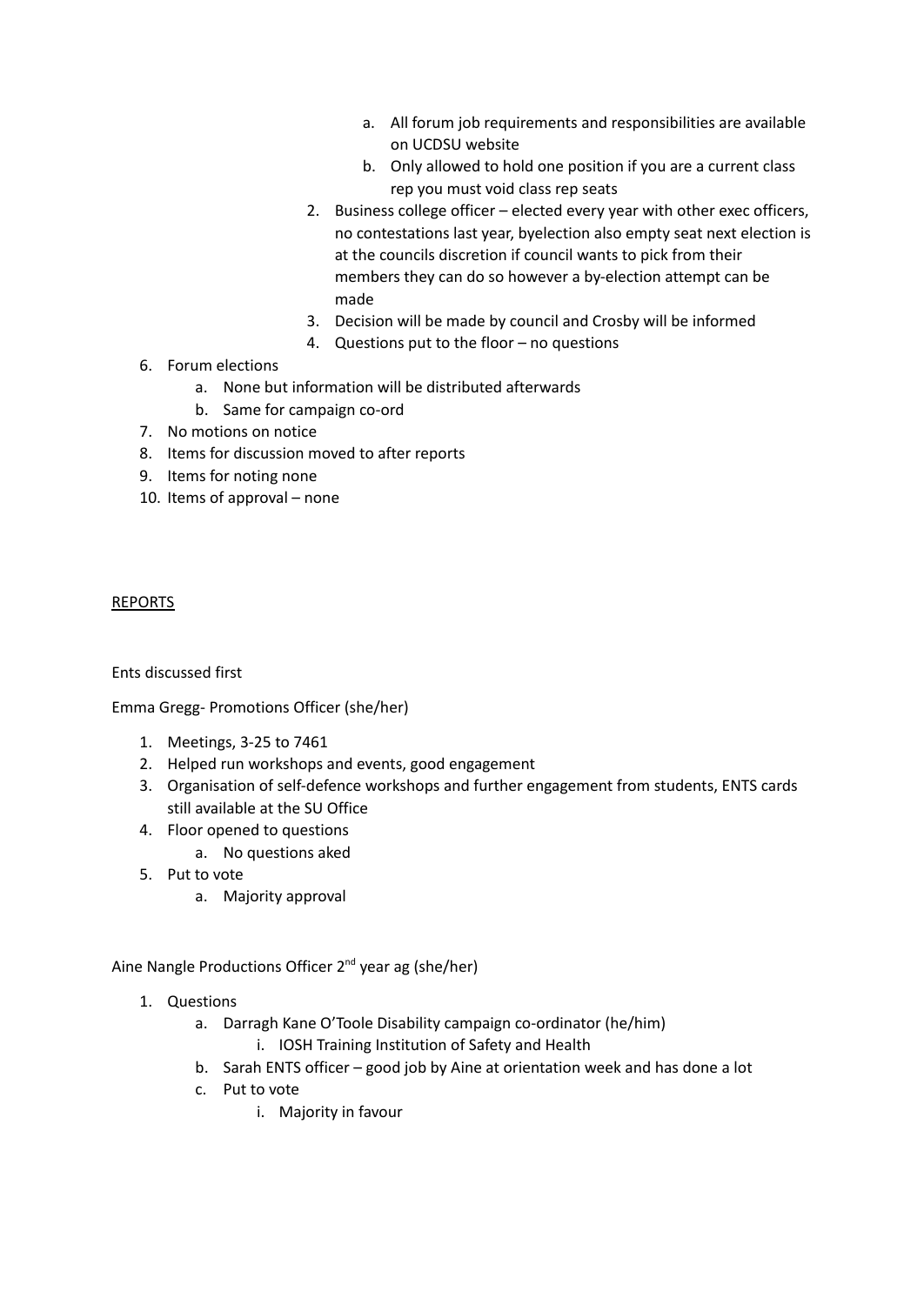### Co-ordinators

Darragh Kane O'Toole Disability campaign co-ordinator (he/him)

- 1. Met with sabbats up on four times for ideas and plans for semester
- 2. Attended EDI meeting
- 3. Plan further events and support workshops on how to access government supports i.e medical supports
- 4. Campaign for educational psychologist
- 5. Disability mentoring within schools
- 6. Dyslexia app easier to read if you're dyslexic
- 7. Name phonetics
- 8. WAM disability internship programme
- 9. No costs just time  $\circ$

### Moved to questions

No questions

UCD run a professional doctor in psychology so could contact further there

Report moved to vote

Majority approved and passed

Niamh Scully Gender Equality (she/her)

- 1. Most of the work on orientation
- 2. Working with sabbats Daryl and Molly on a reproductive rights week in semester two since latest information on abortion campaigns still huge issues on how to access abortion promoting what the union offers to student who may not be aware
- 3. Working with Daryl and Noah on trans healthcare
- 4. Opens opportunity to class reps who may want to work on gender equality

Moved to questions

No questions

Moved to Vote

Majority approved and passed

Noah Savage LGBTQ+ Officer They/them

No questions

Moved to voting and approach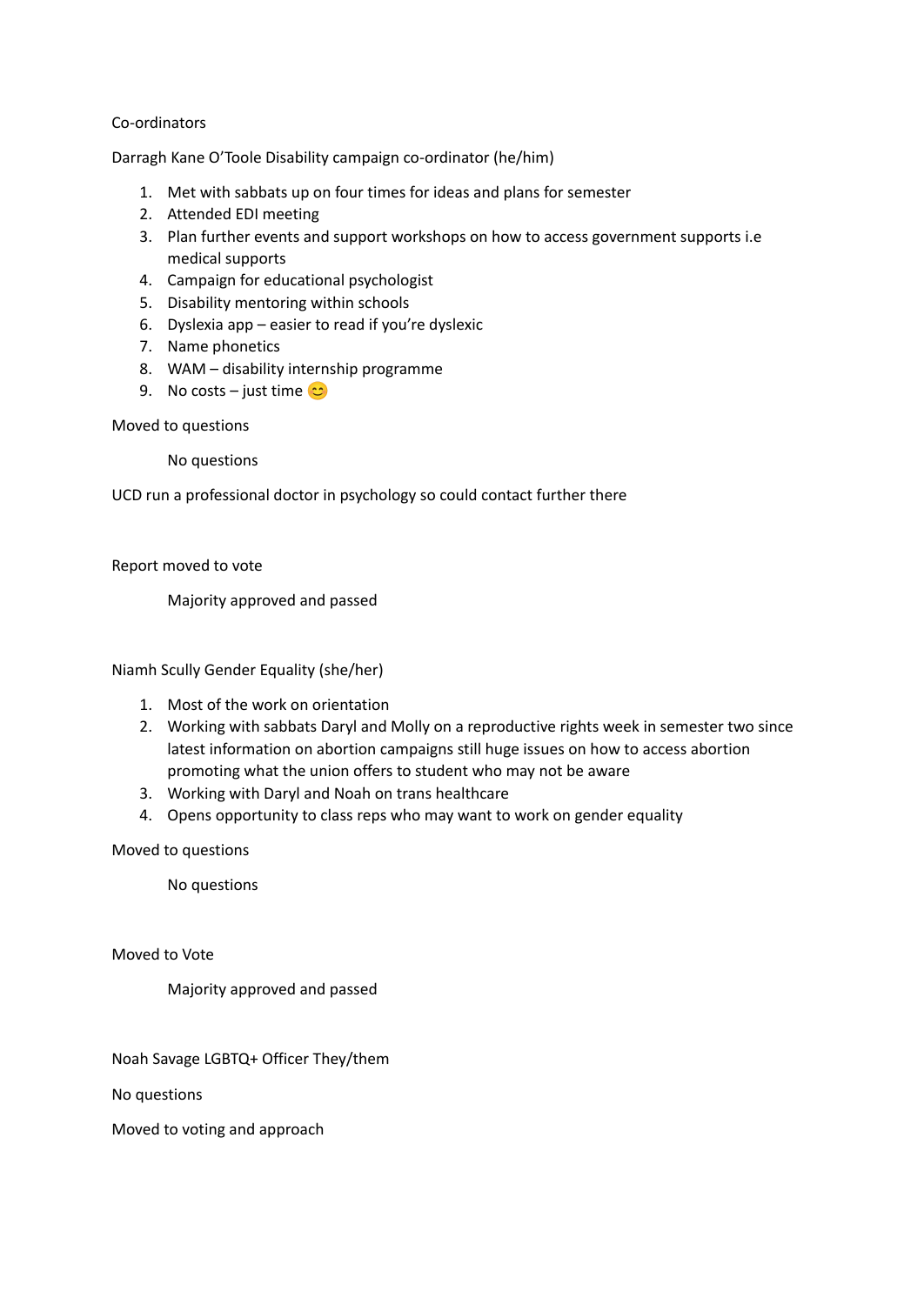Mental Health Campaign she/her Míde Nic Fhionnlaoich

Flags reimagining mental health series talks with the help of counselling services

# 1. Moved to questions

Molly Greengough Welfare Officer she/her

Topic of event tomorrow

Addressing loneliness in college and how to build a social/network/community and how to build after COVID

Moved to vote

Majority approved and passed

Robyn O'Keefe environmental co-ordinator

Creating UCD ECO group in coming weeks

Moved to questions

No questions c

Moved to vote

Approved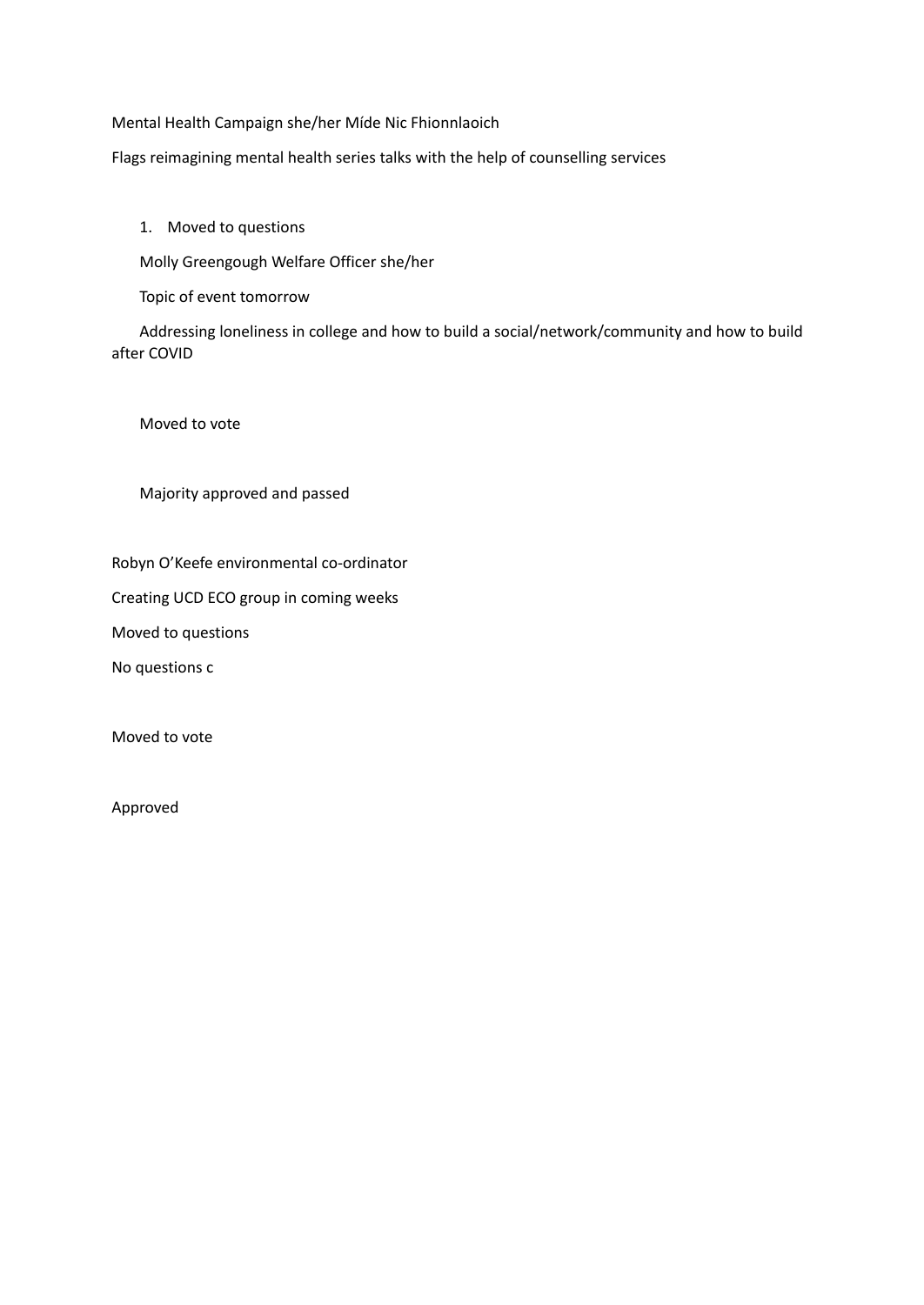College officers

Billy Egan Science College Officer he/him

Taken as read

Moved to questions

No questions

Moved to vote

Majority approved and passed

Mirinda Bauer she/her AHSS

Moved to questions

Gary Ward Politics stage 3 – how are office hours advertised

Currently on Instagram

Daryl Disability co-ord

Referendum in the social sciences and AH – further discussed

Splitting the constituencies in manifesto for last year needs to be elaborated further initially a conversation on the referendum in splitting arts and humanities and social sciences

Gary Ward – motion passed about splitting constituencies last semester there must be a consultation made before a referendum is called

Starting a conversation – not yet to pass a referendum

No further questions

Moved to vote

Majority approved and passed

Ronan Cloney he/him AHSS

Majority can be taken to read - open to discussion about splitting constituency and support from both faculties

Working with molly and Ruairi on a motion about food banks inspired by UCC meeting with welfare officers from UCC later in the week

Questions from the floor

Berat communication and media post grad he/him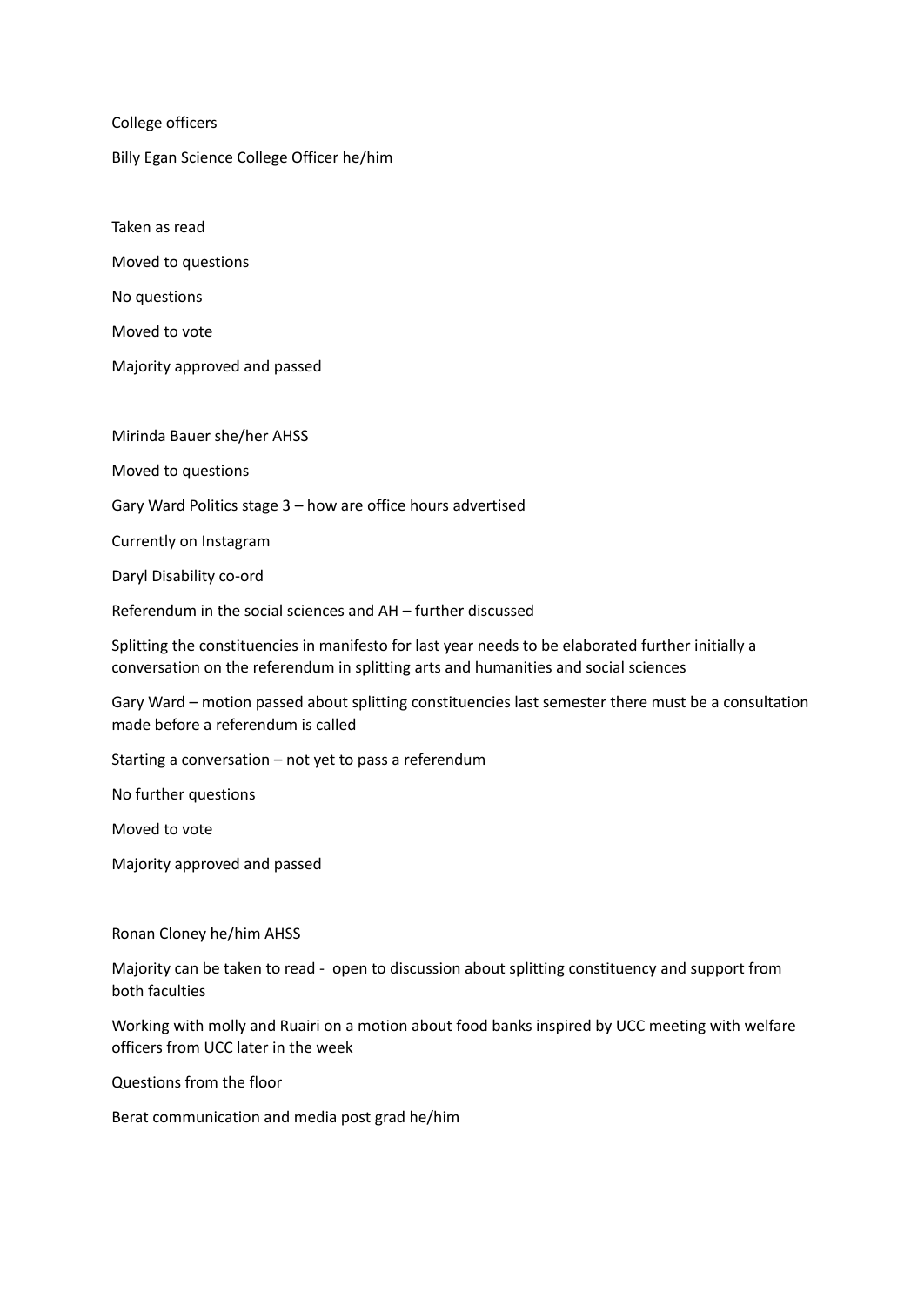Careers network – lack of careers fair for social sciences and dominance of business law and engineering – any places to introduce a careers fair specifically for social sciences students

Answer – reason for establishing a strong relationship with careers network going to try and promoting more careers fairs, opportunity to approach Ronan about selecting particular interests or affairs that aren't being highlighted to go to either himself or Miranda

No further questions Put to vote Majority in favour Meserah Engineering and Architecture she/her Taken as read No questions Moved to vote Passed

Louise Costello Health Sciences she/her

Highlights how other college officers and herself to have college councils class reps must be nominated to college boards (medicine sports college board)

Moved to questions

No questions

Moved to vote

Majority approval

Eoin Martin Law he/him

Mainly taken as read

EDI committee and attended council work with the LGBTQ Officer for survey on campus on how conditions can improve generally

Working with Molly on campaign for LawSoc and Aoife Bracken for book supplies for students, working with library on availability of books for law students

Moved to questions

No questions

Moved to vote

Majority approved and passed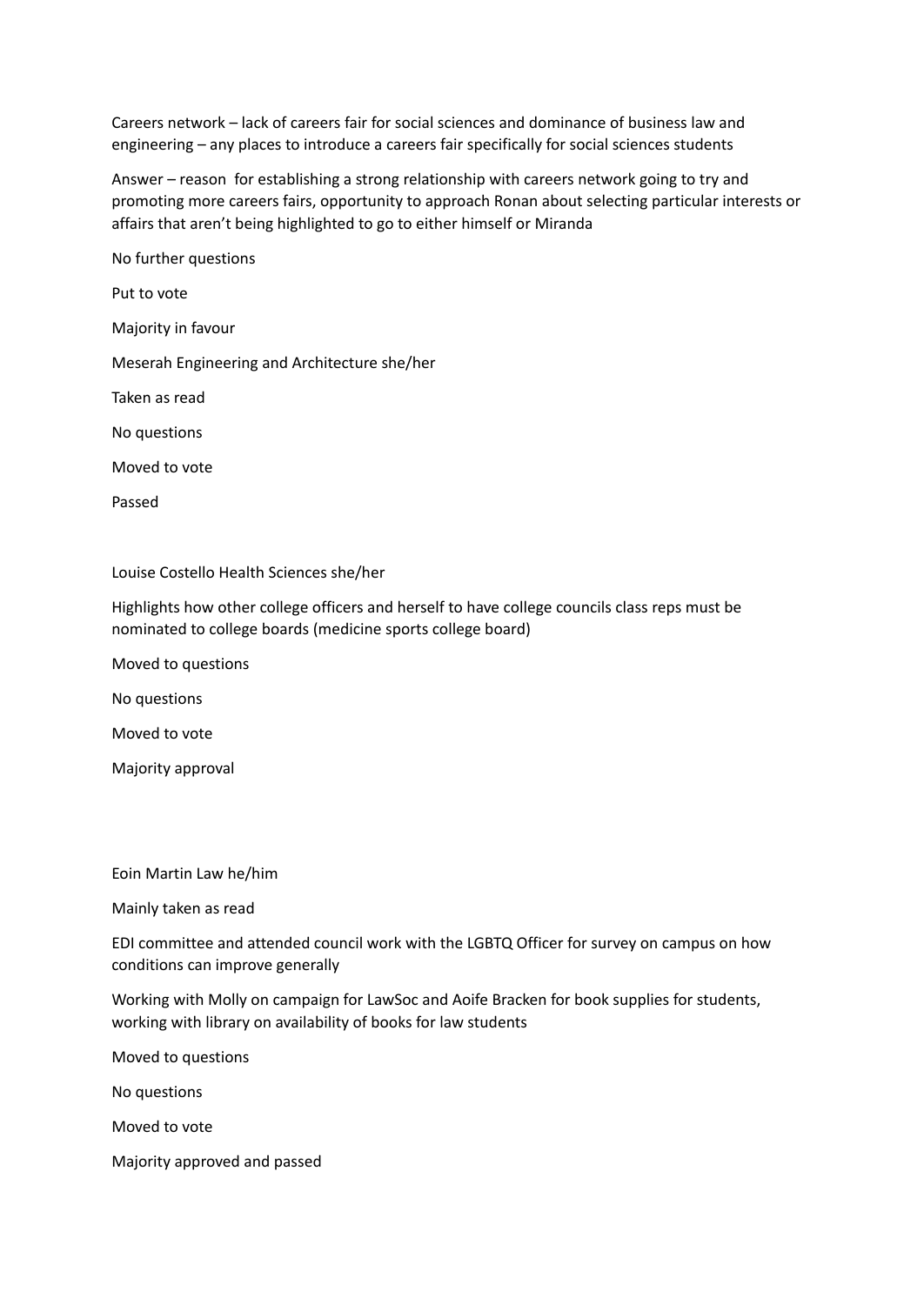Louise Mahon Irish Language Officer she/her

SU Constitution translated into Irish and more bilingual social media posts workshops with language commissioner

Moving forward planning Irish Language day and why the social space in the Irish school isn't open not in line with restrictions

Moved to questions

No questions

Moved to vote

Majority approved and passed

Maria Ag officer she/her

Document could not be accessed

Moved to questions

No questions

Majority Approved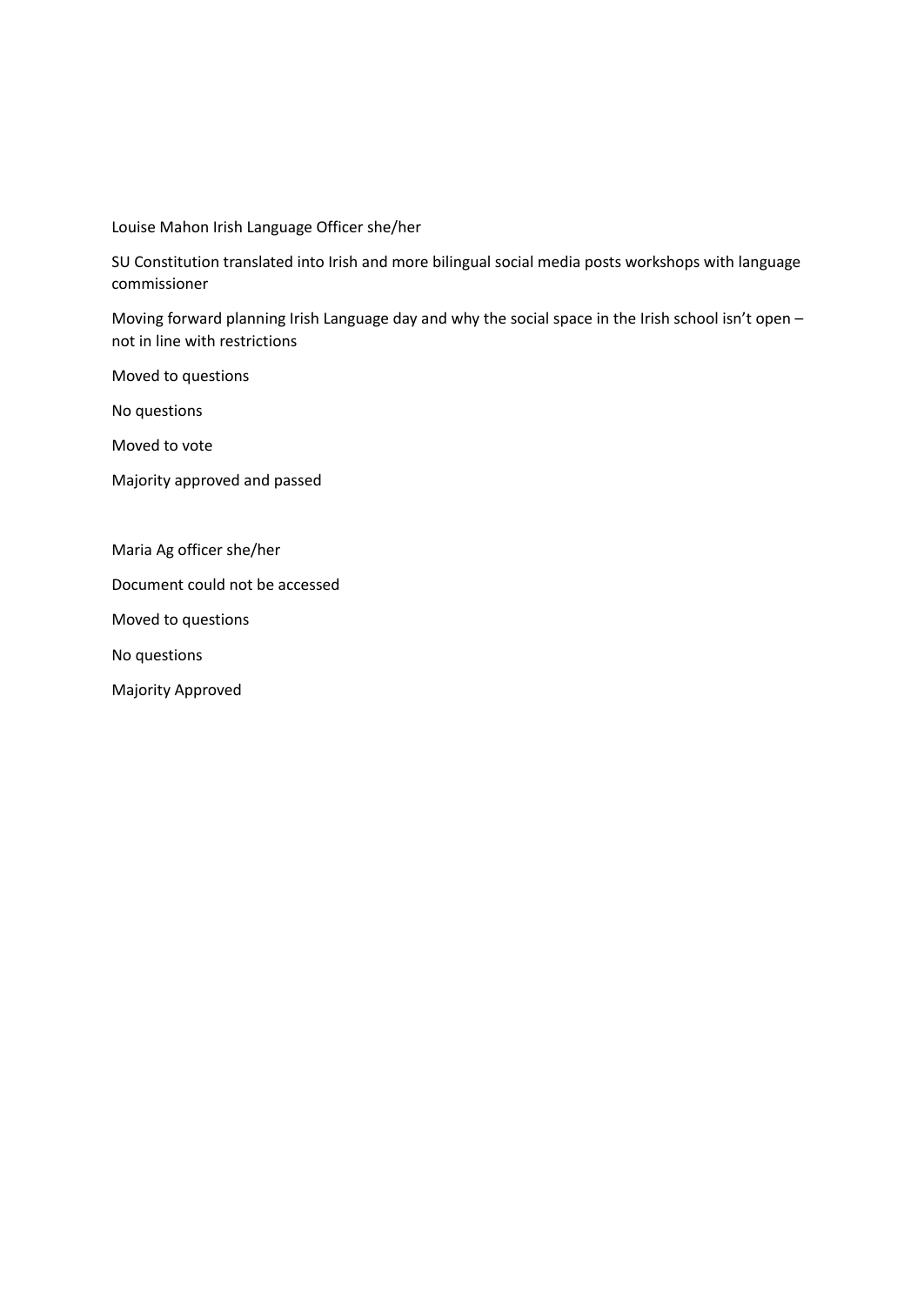| Sabbats reports                                                                                                                        |
|----------------------------------------------------------------------------------------------------------------------------------------|
| Ruairi Power SU President he/him                                                                                                       |
| Bulk is taken as read - delighted with orientation, thanks to Exec and volunteers                                                      |
| Working with rent will be discussed further later                                                                                      |
| Focus on next few weeks is building engagement with students                                                                           |
| Looking to replace voting system currently and will meet with RO moving forward                                                        |
| Media engagement high in terms of housing                                                                                              |
| Attended demonstrations inc homeless and housing coalition demo                                                                        |
| Protesting against government job scheme                                                                                               |
| Meeting with UCCSU in establishing foodbank scheme currently adhoc voucher system not enough                                           |
| Prebudget submission worked on                                                                                                         |
| Starting tomorrow 12 <sup>th</sup> October health roadshow giving leaflets etc eginning with health science and<br>ending with science |
| Significant housing details                                                                                                            |
| Moved to questions                                                                                                                     |
| Dayrl Kane O'Toole Disability Campaigns                                                                                                |
| Looked into Food Cloud working with local businesses                                                                                   |
| will look into it further                                                                                                              |
| No further questions                                                                                                                   |
| Moved to vote                                                                                                                          |
| Majority approved and passed                                                                                                           |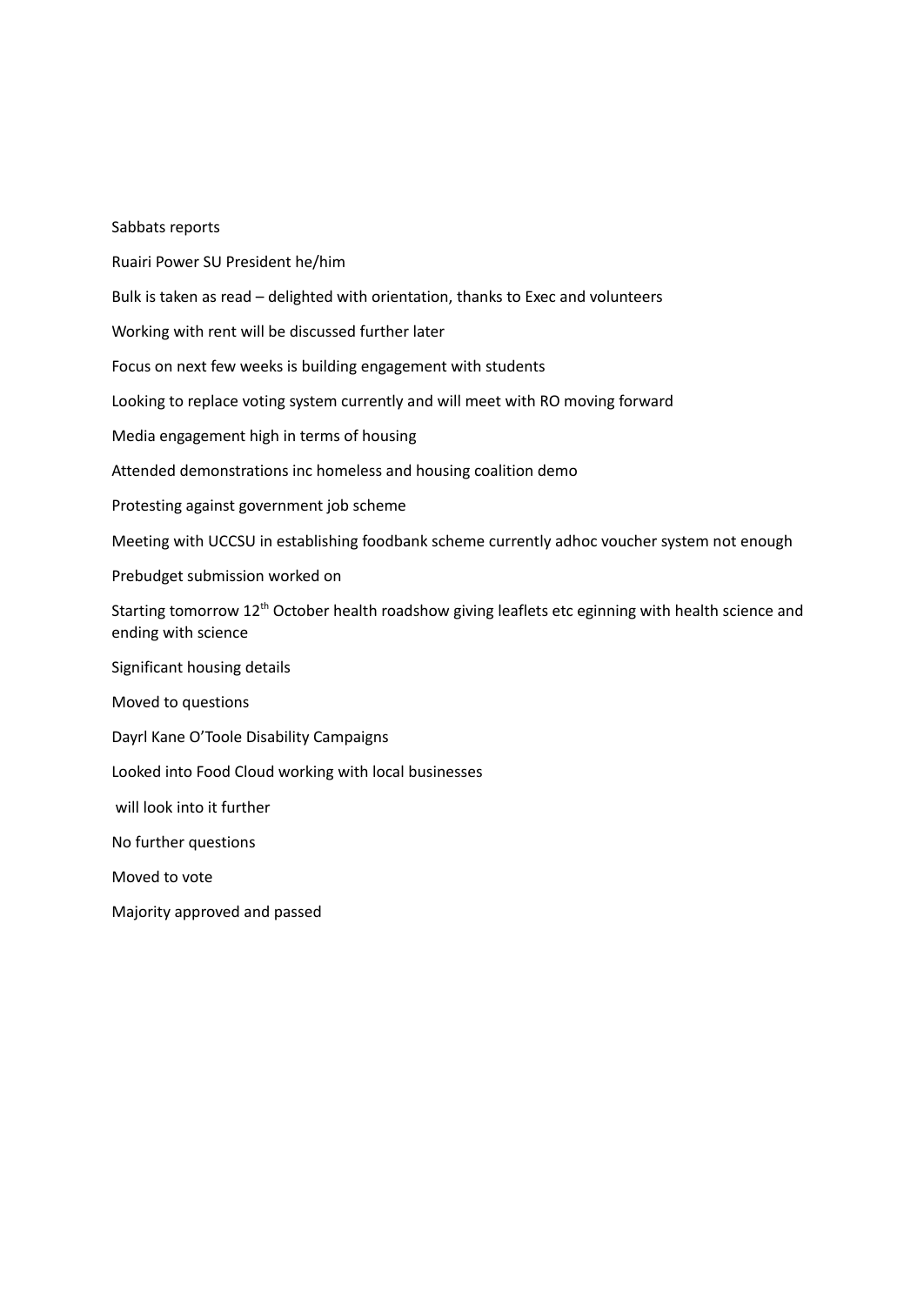Carla Gummerson Graduate Officer she/her

Thanks for orientation and helping out

Work over the summer and summer training Thesisin3

Worked on pre-budget submission

Free provision of period products across campus, not just in Newman, passed (yay Carla!!!)

Wednesday workshops for PhD students with O'Brien centre

Smurfit students – get in contact to work around difficulty attending office hours or what can be done in Smurfitt

Partnership with Gradguide – online career network

Plans for upcoming period

Postgraduate week being planned

PhD Conference funds made available

Non-EU PhD students overall issue with PhD students r.e workers rights post-grad alliance groups made available highlighting unfair treatment of PhD students particularly for non-EU PhD students as they cannot work under their visa system

Expenses for taxis to and from Smurfitt

Moved to questions

Lauren Walsh MSc Physcological Science she/her – any plans for campus tours for post-grad students

Not normally done – could be arranged via student ambassadors will be discussed with Barbra Dooley in regards to scarfing ceremony no plans yet but hopefully will come to fruition in future

Berat Postgrad communications he/him

Moved in late and has missed certain events how to attend future post-grad events in future

Social media, participation in societies, become involved in ENTs and more will be updated on insta in future, emails also a good resource on events and other campus activities

Emily Bollard MSc Environmental Policy she/her

Offers help as student ambassador, discuss with Ronan O'Rourke to create a post-grad campus tour

Moved to vote

Majority approval and passed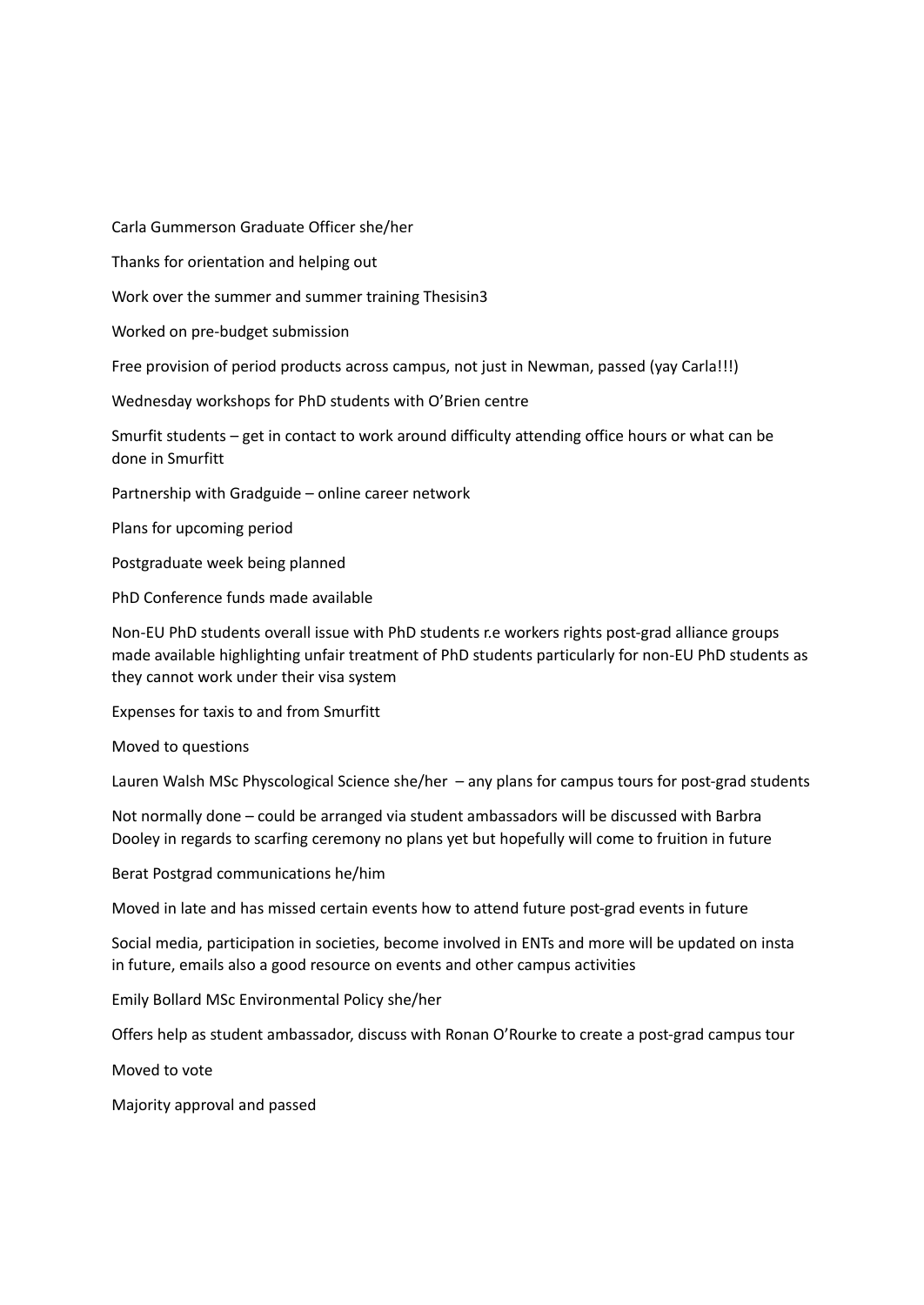Darly Hornan Campaigns Officer he/him

30,000 students in orientation/ class reps 120 lectures addressed by himself/ class rep training appy with result

Main thing to be addressed – engagement is great in response to housing, townhall 8-100 people attended

Protest is called outside Dublin city council offices for Wednesday the 13<sup>th</sup> October, asks class rep to attended lecture addresses

Working with estates on Greening campaign and hoping to launch harm reduction campaign and scambridge campaign

Planning for environmentalism – protest in November and more town halls

Moved to questions

Daryl Disability Campaigns he/him

Mandate for drug testing kits – deemed not safe for use – more clarification on drug test kits availability or why they were made unavailable

Prior strips were party strips and were incredibly cheap, in the middle of procuring a drug testing kit that is appropriate alongside HSE guidelines

No further questions

Moved to vote

Majority approval and passed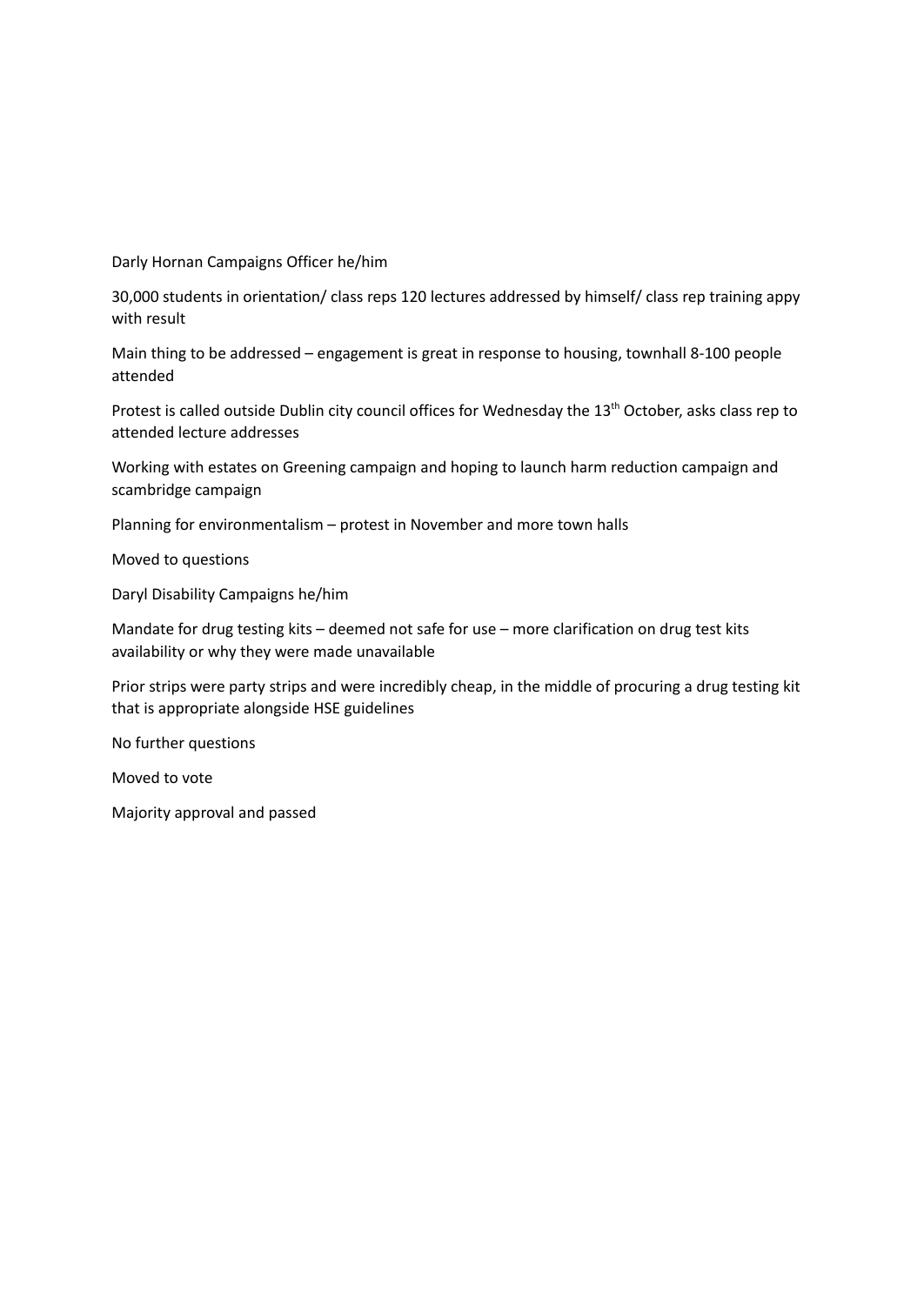Aoife Bracken Education Officer she/her Case work – still fairly quiet but is picking up via email and drop ins Boards, meetings, and committees mainly meeting secretary and moving to second meeting Library meetings and lecture recordings Academic advising pilots board meeting Student support meetings Plans for forthcoming period – winging it education booklet Plans to attend more meetings and councils within schools Rename academic education week to pre-exam week for in-person exams opens to floors about events they would like to see Renters weeks and education week Autism friendly spaces with Molly Wheelchair accessible picnic tables with estates few issues with purchasing these tables Caping exam % at 75% Training completed and expenses Moved to questions Aaron Joint honours English stage 2 he/him Return of exams if a student is deemed high risk what will the outcome be Will fall under extenuating circumstances best bet is to contact school office ASAP Main issue is that it is difficult for schools to allowed a two-tiered examination process could possibly sit the exam in Newman by themselves Contact the school office No further questions Moved to vote Majority approved and passed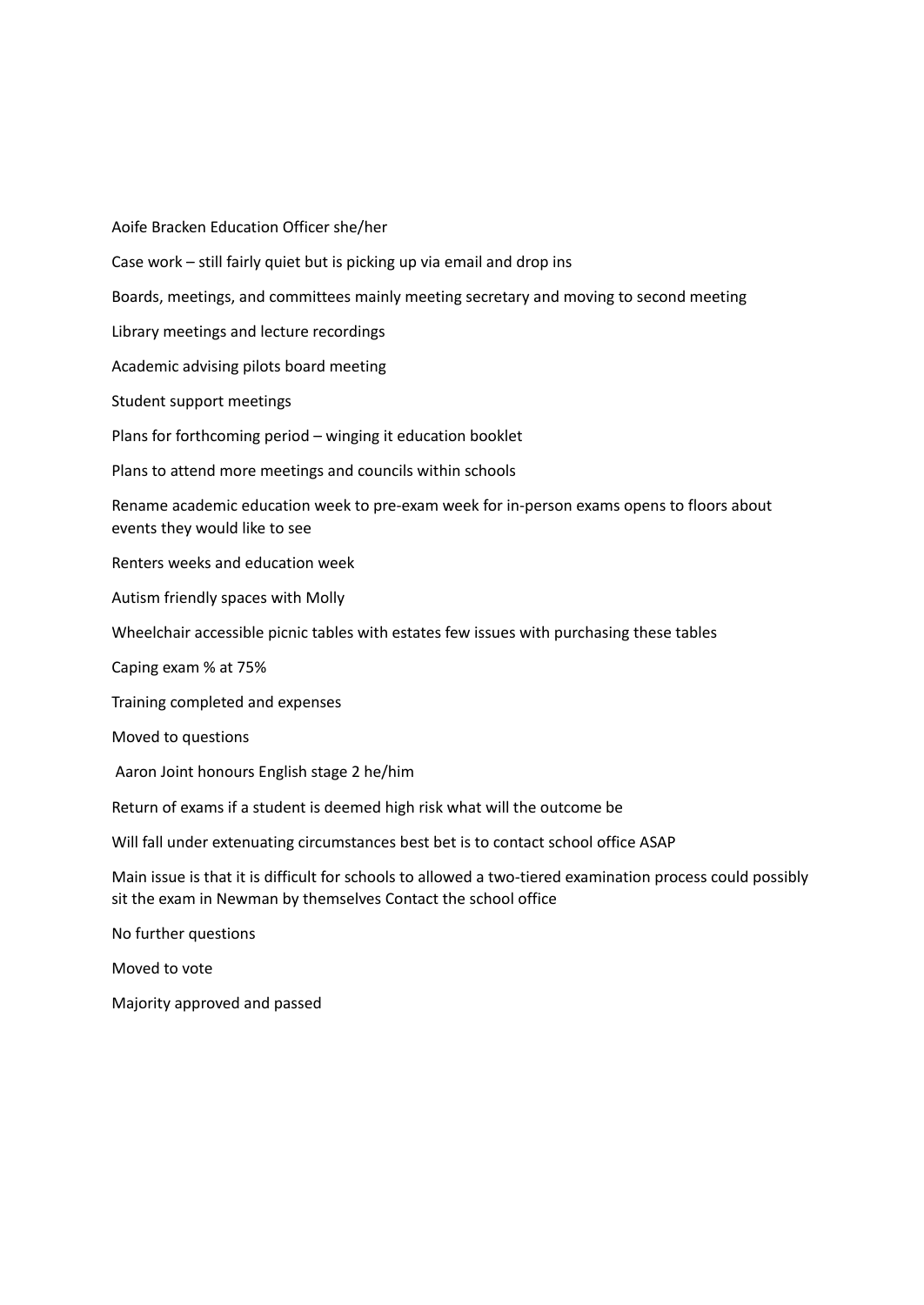Sarah ENTs officer she/her Increased followers on ENTsgram ENTsforum date established for meeting and merch purchased Encouraged involvement for student engagement ENTs discount cards Nightclubs open on 22<sup>nd</sup> October organisation meeting with free wristbands how many people to include in nightclubs cannot ensure that Halloween free entry ENTS workshops gone very well DJ workshop and cooking demo from Camille Self defence on Thursday the 14<sup>th</sup> Calls for ideas from the floor on ENTsgram Working on harm reduction campaign with Darly Cara and Molly Working with Empower the Family Mural for the student centre Moved to questions Daryl Kane O'Toole Further elaboration of gigs Sarah waiting on further government restrictions No further questions Moved to vote Majority approved and passed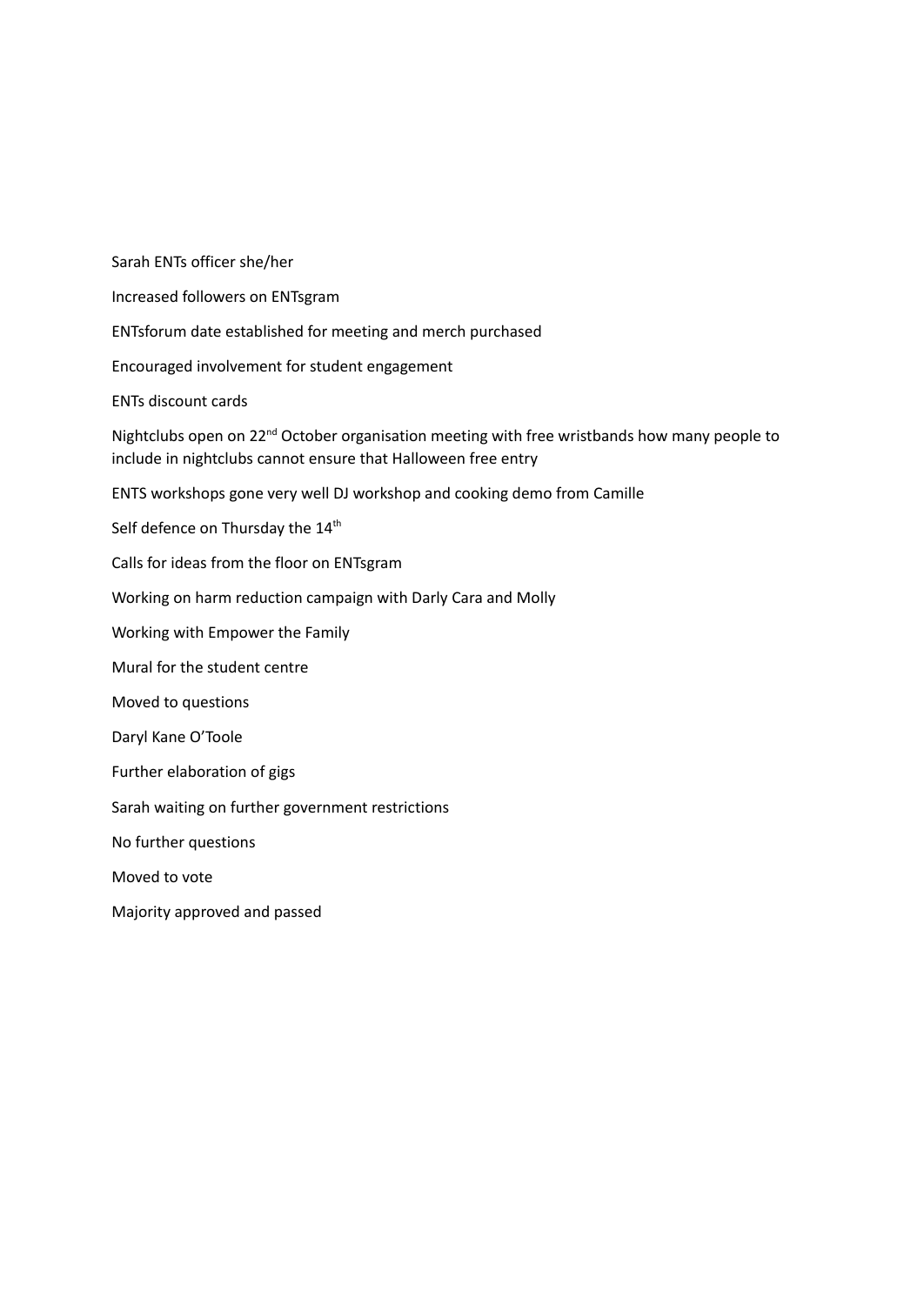Molly Greenough Welfare Officer she/her

Majority case work pretty intense

Trainings over the summer trained to be facilitators for active consent workshops plans for consent workshops around campus

Building relationship with UCD Staff boards and committees

Switching consent video showing at orientation instead showing cycling for consent

Free provision of period products passed products available in all bathrooms for inclusivity

Provision of welfare supplies upward of 100 packages of products

Active consent collaboration with LawSoc on ISBA

Reimagining Mental Health collaboration/ Food Bank/Mental Health Forum

Mandated students for sensible drug policy email Molly for further support

Moved to questions

Robyn O'Keefe Environmental Campaign she/her elaborate on further report

Developing a culture of consent of campus and motion for next council encouraging the welfare officer to facilitate active\*consent training with student body as much as possible

Aaron Joint honours English stage 2 he/him

Consent work to discuss disclosures in a private setting bring it up after council in a non-public settings

No further questions

Moved to vote

Majority approved and passed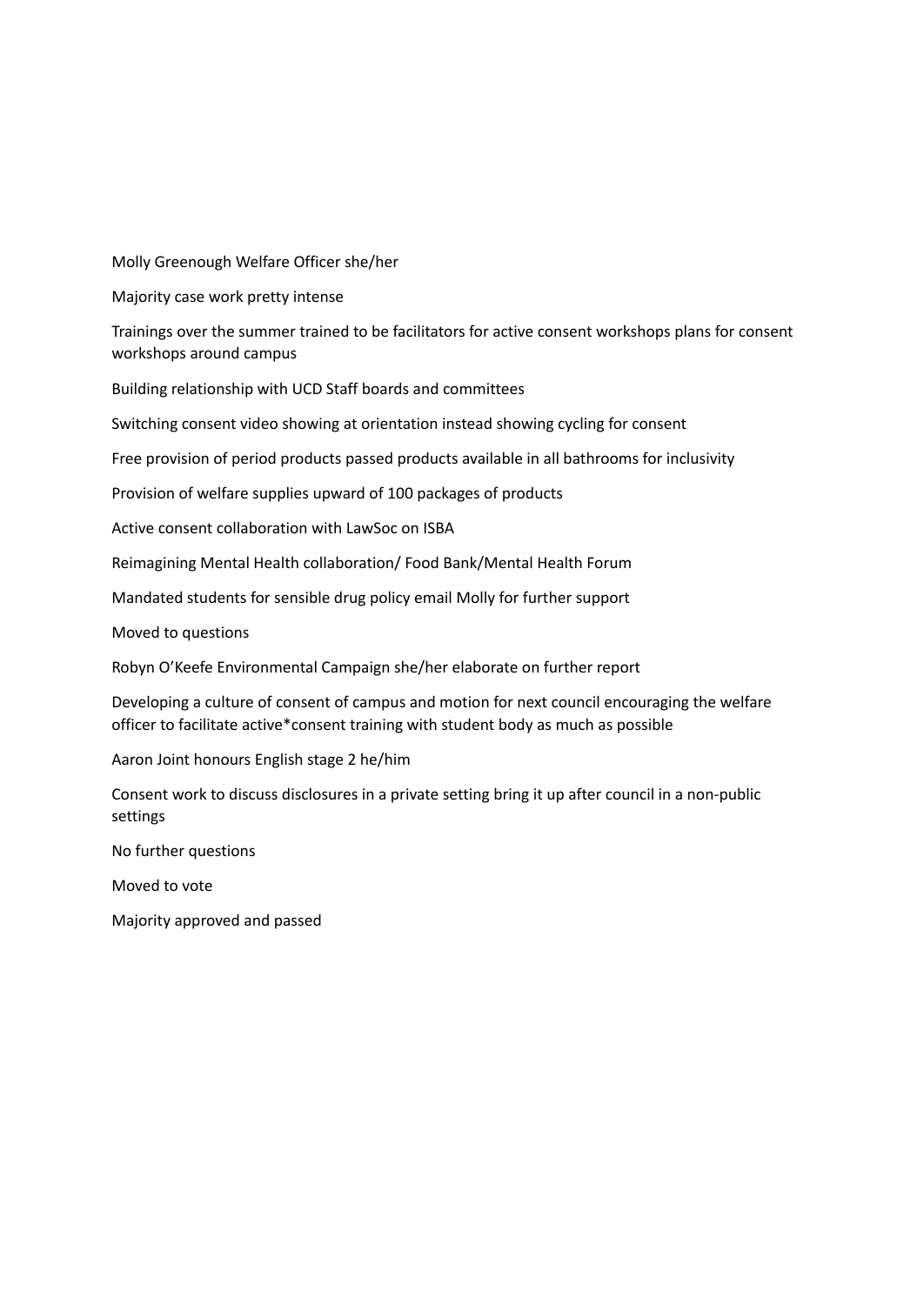Item for discussion Ruairi Power 'Responding to the Student Accommodation Crisis'

Link to event hosted by SU

What direction should be taken on the housing issue

Discusses renters town hall on what actions should be taken on campus

Action to be taken on campus directly from students

Opens to floor as to what the major issues of policy should be looked at and what ideas should be taken in the next few weeks

PBSA turned into tourist accommodation really insecure tenancy situations and commuting

DCC converted to hotels, wrote to DCC, discusses DCC CEO response

Motion going into the dail discussing the DCC CEO tenure

Planning on running a demonstration outside the city offices

Thursday panel discussion on housing political officers discusses speakers at the event missing FG speaker

Demonstration on Wednesday, pre-budget submission on Tuesday, building up for a bigger demo on campus next week

Moved to floor

Jeisun Poornaselvan he/him Med 2

International student trying to find accommodation incredibly stressful issues with real estate agents who did not rent to students and issues arising from this

Greta Jursys MCL Stage 2 she/her

Currently homeless/couch surfing – currently found a place having to work FT very painful experience

Berat communication post-grad he/him

Currently living in Glenomena, from Turkey, alternative housing

Paying 1,050 euro monthly private renting at donnybrook court private renting same price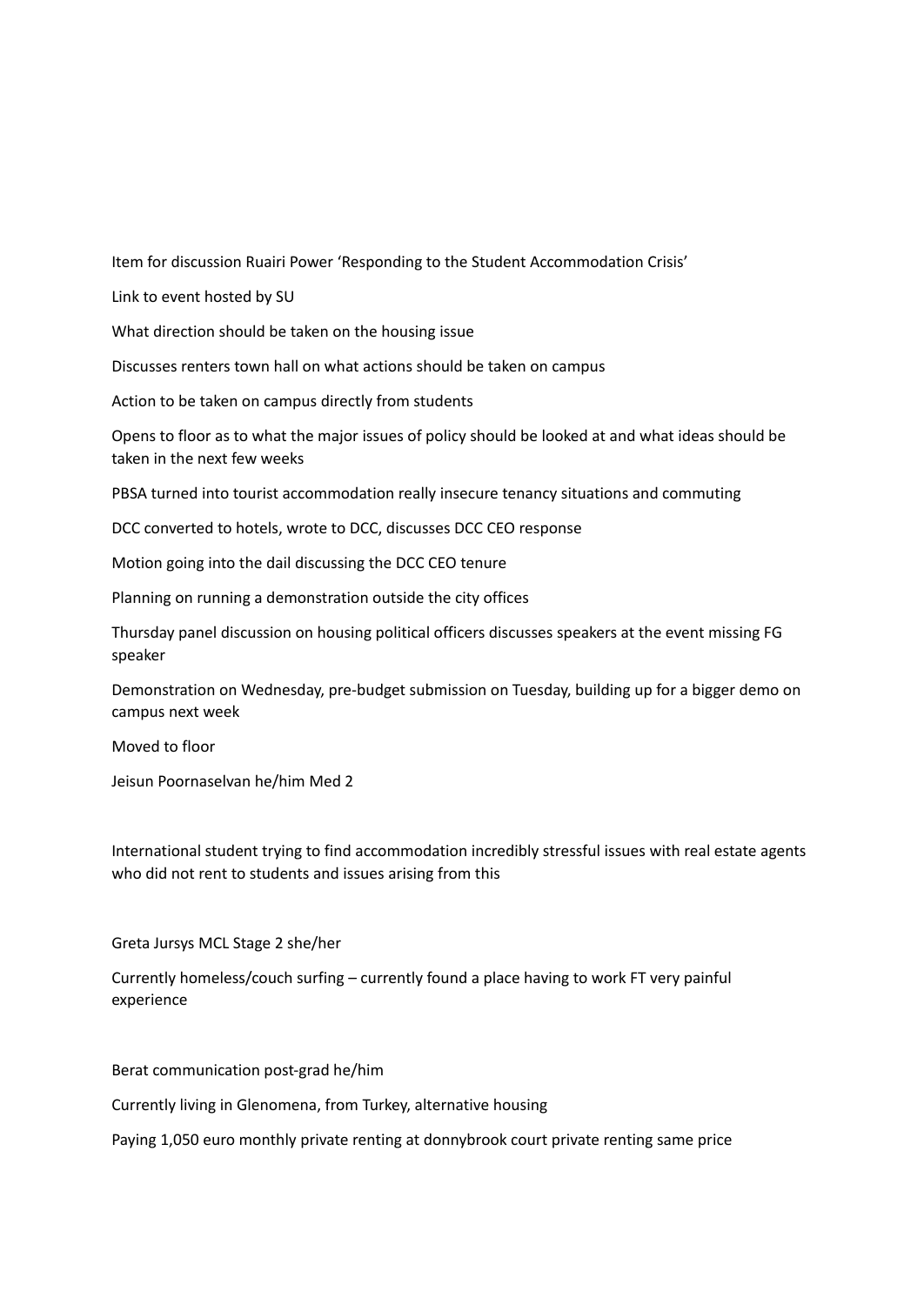Services not adequate response time

Ryan Corley Science stage 3 he/him

Trying to get in touch with landlords but inaccessible with no response back landlords not responding to students

Reagn Barry medicine stage 2 she/her

International student 24 hours given to sign a lease parents had to sign the lease haggle with student accommodation issues arising from international students

Lee Fitzpatrick stage 4 social justice

Unable to find accommodation back in Dublin after moving back home for COVID

Carla Gummerson graduate officer notes to contact Berat through email on his issues with accommodation

Miranda Bauer College Officer AHSS

Landlords unwilling to accept a couple.

Darryl explained that we will endeavour to livestream the housing panel

Aoife Maguire UCDSU Accommodation Officer- Big issue with Digs and lack of tenancy rights. Deposit retention is a big issue, we need to focus on tenancy rights within digs and how to secure them further

Daryl Kane O'Toole Disability Campaign Officer he/him

Equality acts relating to tenants and discrimination young people being discriminated against in terms of accessing housing and rent

Ruairi speaks on issues and promoting events and SU work relating to housing and accommodation

Target social media engagement and a base for interactions going forward

Sharing details on social media or in their group chats steering discussion around further action to be taken

Yusuf Alraqi Architecture stage 1 he/him

Talked to other univieristies in Dublin bout the issues regarding housing

All other univerisities /USI will not be support on Wednesday as they wll have to pass it through the councils / discussion later in the year on how to relate to other universities

Emma Gregg Promotions she/her

Renting cost is too high cannot afford to move out from family

Daryl Horan Campaigns joining CATU will be sharing on social media need to pick a speaker